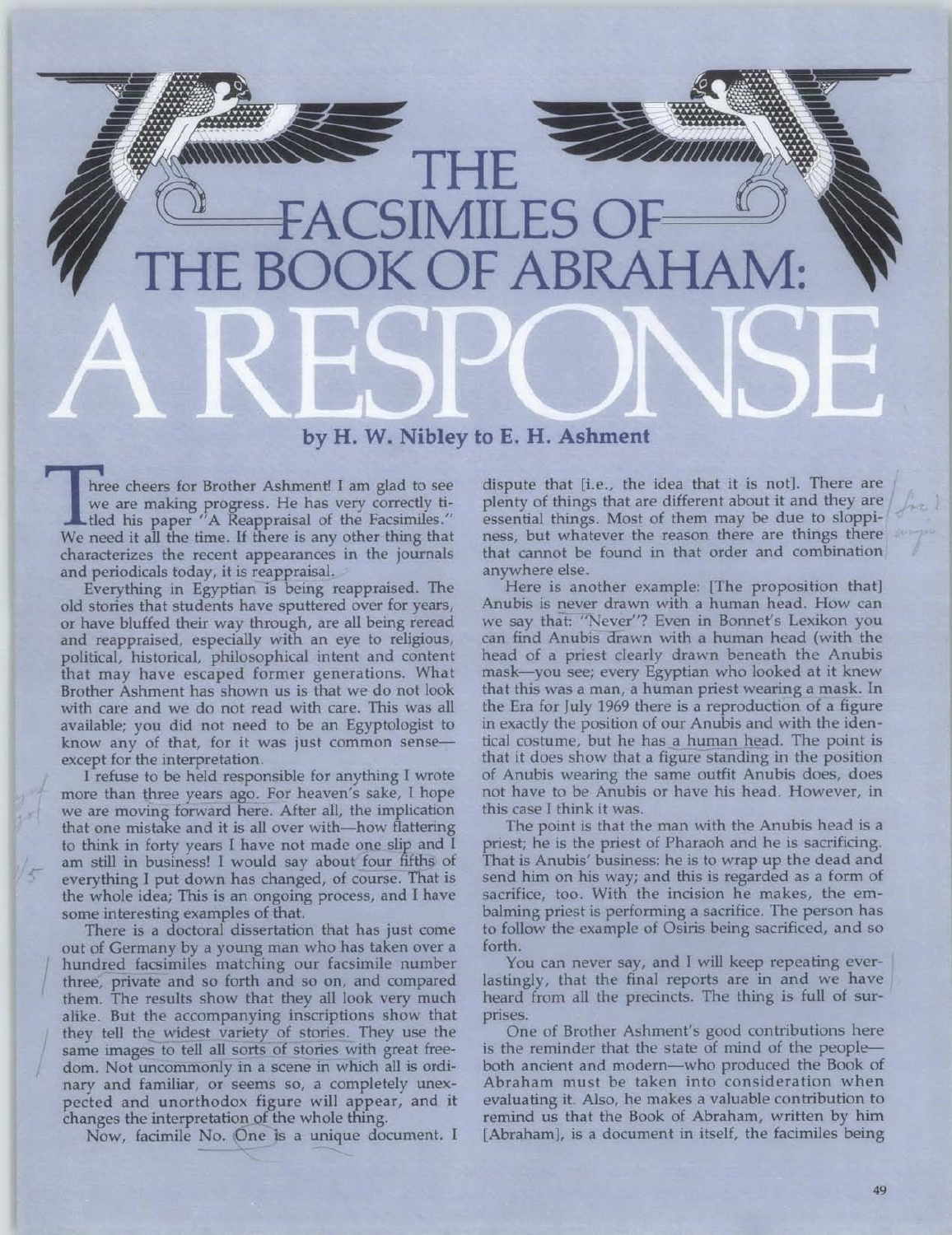You can never say, and I'll keep repeating this, that the final reports are

tached nature; the explanations of the papyri are given search for clues. The decipherment of Egyptian was a as Joseph Smith's own and not as Abraham's. One of problem which excited many of the time. Brother the most interesting things about the new Apocalypse of Abraham, discovered in 1895, was that it is written that he (Joseph Smith) felt challenged by the papyri to in the first person. It starts out: "I, Abraham," and so decipher ancient Egyptian." in the first person. It starts out: "I, Abraham," and so forth. The same phenomenon marks our Book of Ab-<br>
raham, which begins: "I, Abraham." But in the explan-<br>
papers we have some of Phelps' independent attempts raham, which begins: "I, Abraham." But in the explan-<br>ations to the cut, Abraham is in the third person, and at translation of the Bible. In Section 8 of the Doctrine ations to the cut, Abraham is in the third person, and at translation of the Bible. In Section 8 of the Doctrine<br>Brother Ashment has shown us other reasons for ac- and Covenants we learn how eager Oliver Cowdery cepting its detachment from the text of Abraham. It is was—one of that group—to get into the engravings of not "myself on the altar," but "this shows Abraham on old records which are ancient. The instructions given not "myself on the altar," but "this shows Abraham on old records which are ancient. The instructions given the altar," with a comfortable detachment. The pur-<br>Cowdery in the matter are extremely important: he is the altar," with a comfortable detachment. The pur-<br>pose of the pictures is to illustrate the Abraham story; they are being used as such in the manner of which hundreds of Egyptian autobiographies are illustrated, using conventional scenes with minimal alteration; sometimes they use more, such as in the study I was referring to from Germany; for example, they would use the reception scene again and again and again to describe totally different events taking place. That is, the main theme is the same, but it is a different family, a different occurrence, on a different occasion for a different reason, and so forth--different things going on.

So the Egyptians were much freer than we think. This is a thing we overlook, too. We think of them just as the popular artists, dancers and so forth, have us thinking the Egyptian people always moving in painfully angular and strained positions; everything has to be at a forty-five degree angle or an Egyptian cannot do anything. In the same way Egyptology has always confined Egyptian to a painfully limited scope of ideas and expressions. But they were much freer than we think.

Incidentally, concerning the last thing Brother Ashment said: It is a very good conclusion of what went on. I have written material which is just a continuation of what he has told us. It goes along like this: But was not Smith in on it? He was indeed sharing his ideas with others for both works-the Alphabet and Grammar and the translations (connected with it) were purely speculative and exploratory. How do we know that? Because the five men participating each makes his own contribution; no two of their interpretations are identical and the whole thing is quite fluid as Brother suggestion of all! Just look at the documents. Could Ashment says, for corrections were made with the anyone possibly use them for anything? Just try it! It Ashment says, for corrections were made with the

Phelps' of course, ground to a halt after a single page. His equally ambitious alphabet was given up after a operendi worked. To date no one has tried to turn the page and a half, before the second letter was com-<br>page and a half, before the second letter was com- key, understan page and a half, before the second letter was com-<br>pleted. Then what is behind it? Obviously, they are Aside from the wild nature of the stuff, we have pleted. Then what is behind it? Obviously, they are trying to do what they say they are—to produce an al-<br>phabet and grammar of the Egyptian language. Noth- to be of use to anyone. The point is that they were phabet and grammar of the Egyptian language. Nothing said about the translation of Abraham. Their inter- giving it the old college try. Joseph Smith always did. est ir understandable. They had priceless Egyptian manus-<br>best" to Oliver Cowdery; "you wanted to translate

attached by way of explanation. He showed us that at- cripts in their possession and were irresistibly drawn to problem which excited many of the time. Brother<br>Ashment hit it on the head when he wrote "it seems

> and Covenants we learn how eager Oliver Cowdery not to expect power to translate to come to him as a gift, but must first study it out in his mind and only then must he ask if it be right-no guarantee of acceptance. This is the process we see going on in these  $\sqrt{y}$ Egyptian exercises. They were studying it out in their own minds. They got a blind alley here and they immediately dropped it. This is very important.

It is important also to note that the prophet had a real interest in ancient languages, perfectly legitimate, and studied them the hard way, but only after he had completed all of his inspired translations. Thus, he studied Hebrew and German along with the brethren and looked about for a Greek teacher. But that lively interest in ancient languages blossomed in Kirtland only after he finished his new translation of the Bible, translating the Book of Abraham at the same time---by the same method, incidentally. Greek and Hebrew dictionaries and grammars were available for their studies, but what about Egyptian? They would have to make their own, exactly as the great Joseph Justus Scaliger urges his students to make their own dictionaries and grammars of Greek, Latin, and more exotic languages. Joseph Smith's translation of the Old Testament is one thing, his Hebrew and German lessons from the writer's great grandfather long after were something else. Likewise, his translation of the Book of Abraham was one thing while his discussions and speculations and intellectual flights with the brethren in Kirtland were again something else. You mean they were interested only in making a grammar? Well, that is the wildest Phelps manuscript, has been wildly proclaimed that the grammar showed The most ambitious version of the grammar, how Joseph did his translations—the precise modus<br>llps' of course, ground to a halt after a single page. operendi. Let someone show us how the modus

They were challenged to do it. The Lord said "do your